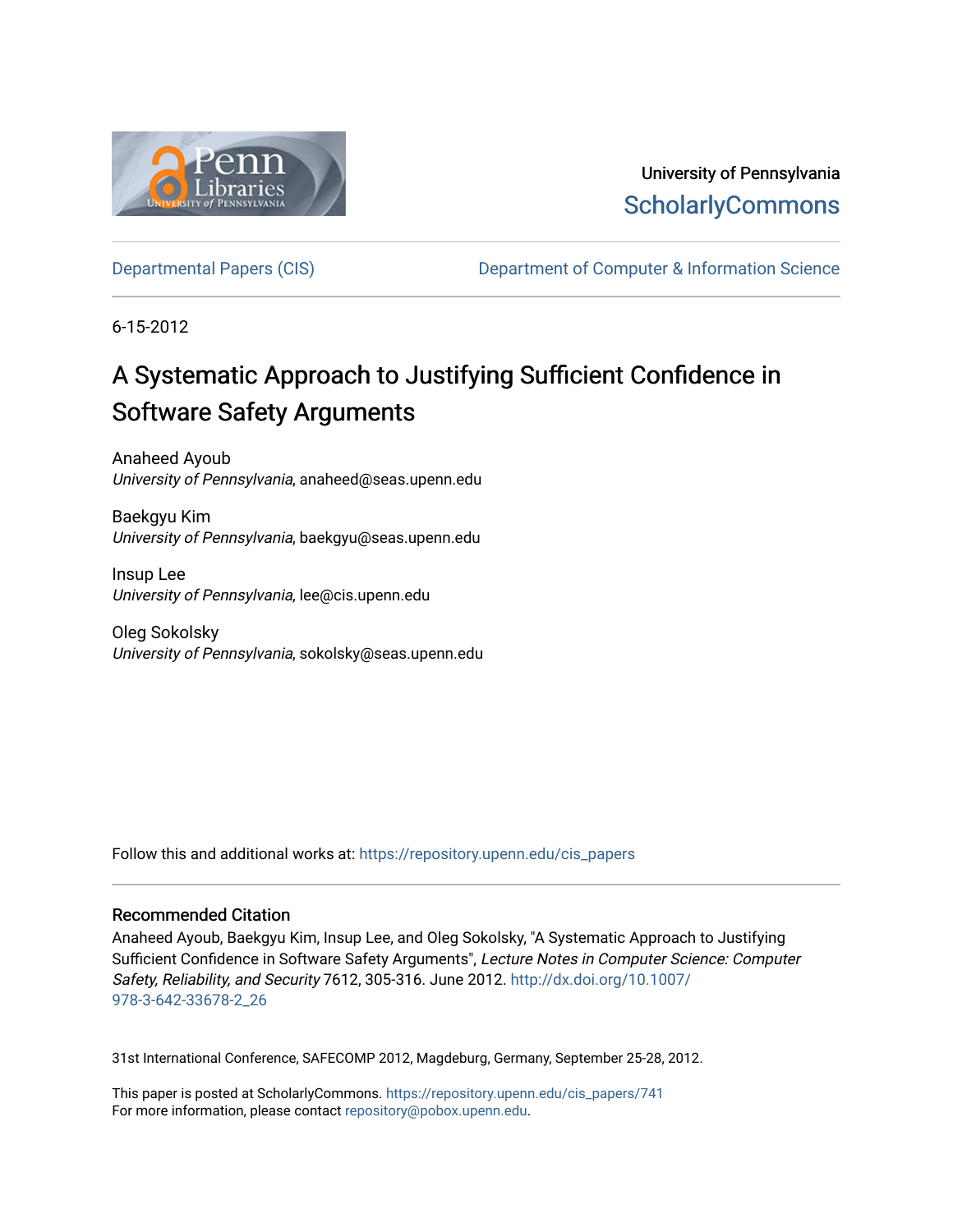# A Systematic Approach to Justifying Sufficient Confidence in Software Safety Arguments

# Abstract

Safety arguments typically have some weaknesses. To show that the overall confidence in the safety argument is considered acceptable, it is necessary to identify the weaknesses associated with the aspects of a safety argument and supporting evidence, and manage them. Confidence arguments are built to show the existence of sufficient confidence in the developed safety arguments. In this paper, we propose an approach to systematically constructing confidence arguments and identifying the weaknesses of the software safety arguments. The proposed approach is described and illustrated with a running example.

# Keywords

safety cases, confidence arguments, assurance deficits

# **Comments**

31st International Conference, SAFECOMP 2012, Magdeburg, Germany, September 25-28, 2012.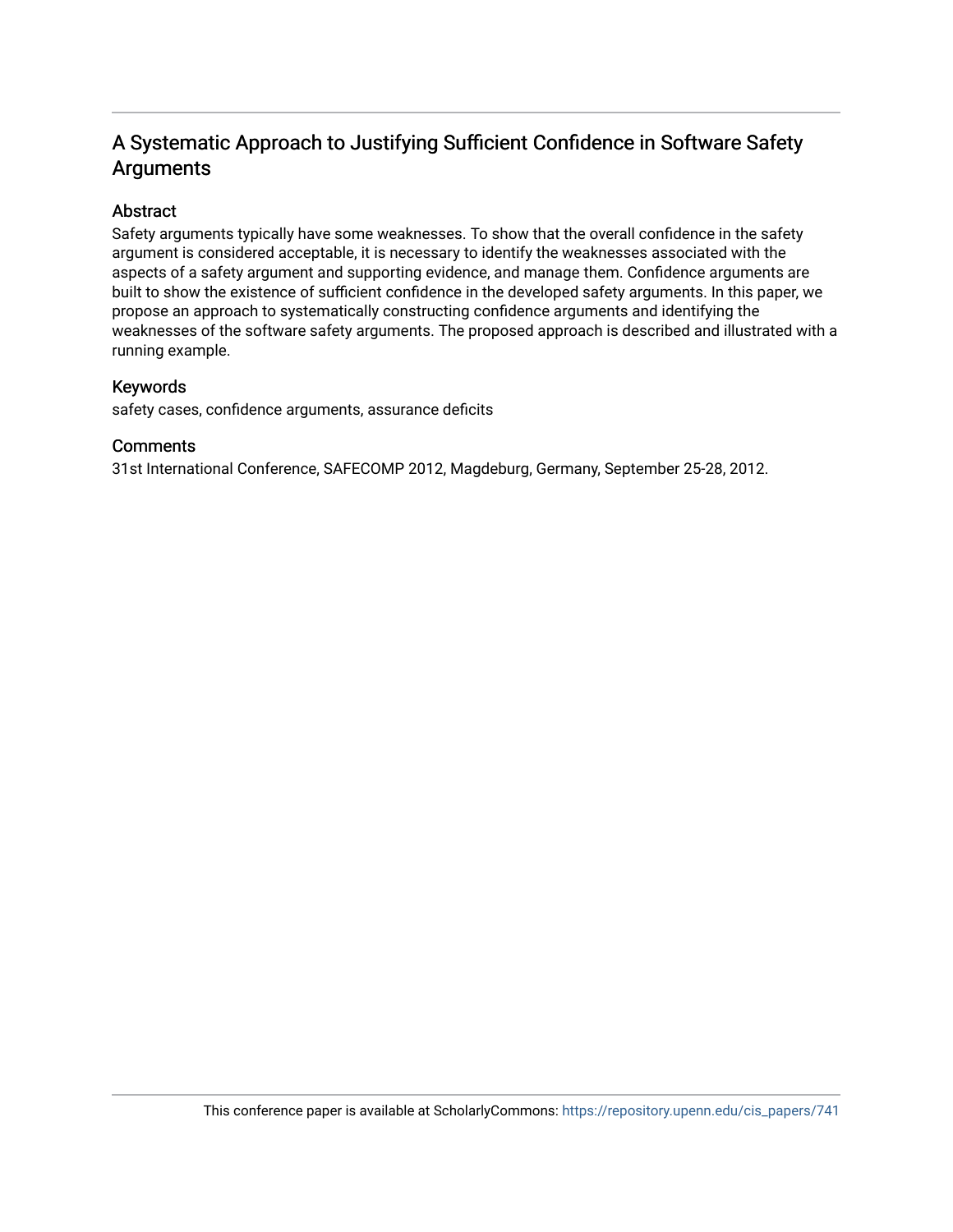# A Systematic Approach to Justifying Sufficient Confidence in Software Safety Arguments?

Anaheed Ayoub, BaekGyu Kim, Insup Lee, Oleg Sokolsky

Computer and Information Science Department University of Pennsylvania {anaheed,baekgyu,lee,sokolsky}@seas.upenn.edu

Abstract. Safety arguments typically have some weaknesses. To show that the overall confidence in the safety argument is considered acceptable, it is necessary to identify the weaknesses associated with the aspects of a safety argument and supporting evidence, and manage them. Confidence arguments are built to show the existence of sufficient confidence in the developed safety arguments. In this paper, we propose an approach to systematically constructing confidence arguments and identifying the weaknesses of the software safety arguments. The proposed approach is described and illustrated with a running example.

Keywords: safety cases, confidence arguments, assurance deficits

# 1 Introduction

A safety case is a structured argument, supported by a body of evidence, that provides a compelling, comprehensible and valid case that a system is safe for a given application in a given environment [17]. Although creating a structured safety argument explicitly explains how the available evidence supports the overall claim of acceptable safety, it cannot ensure that the argument itself is 'good' or the evidence is sufficient. A justification for the sufficiency of confidence in safety arguments is essential. Any gap that prohibits perfect confidence is referred to as an assurance deficit [11]. The argument about the assurance deficits is given in a separate argument that is named confidence argument [11]. A confidence argument demonstrates the existence of sufficient confidence in an element by showing that the assurance deficits related to this element have been identified and managed. Showing overall confidence in a safety argument would require that all elements of the safety argument (such as evidence or contexts) have an accompanying confidence argument.

In this paper, an approach to systematically identify the assurance deficits in software safety arguments is proposed. Software safety arguments are safety arguments that justify, based on evidence, that the software does not contribute to the system hazards. Following a systematic approach would help in effectively

<sup>?</sup> This work is supported in part by the NSF CPS grant CNS-1035715 and the NS-F/FDA Scholar-in-Residence grant CNS-1042829.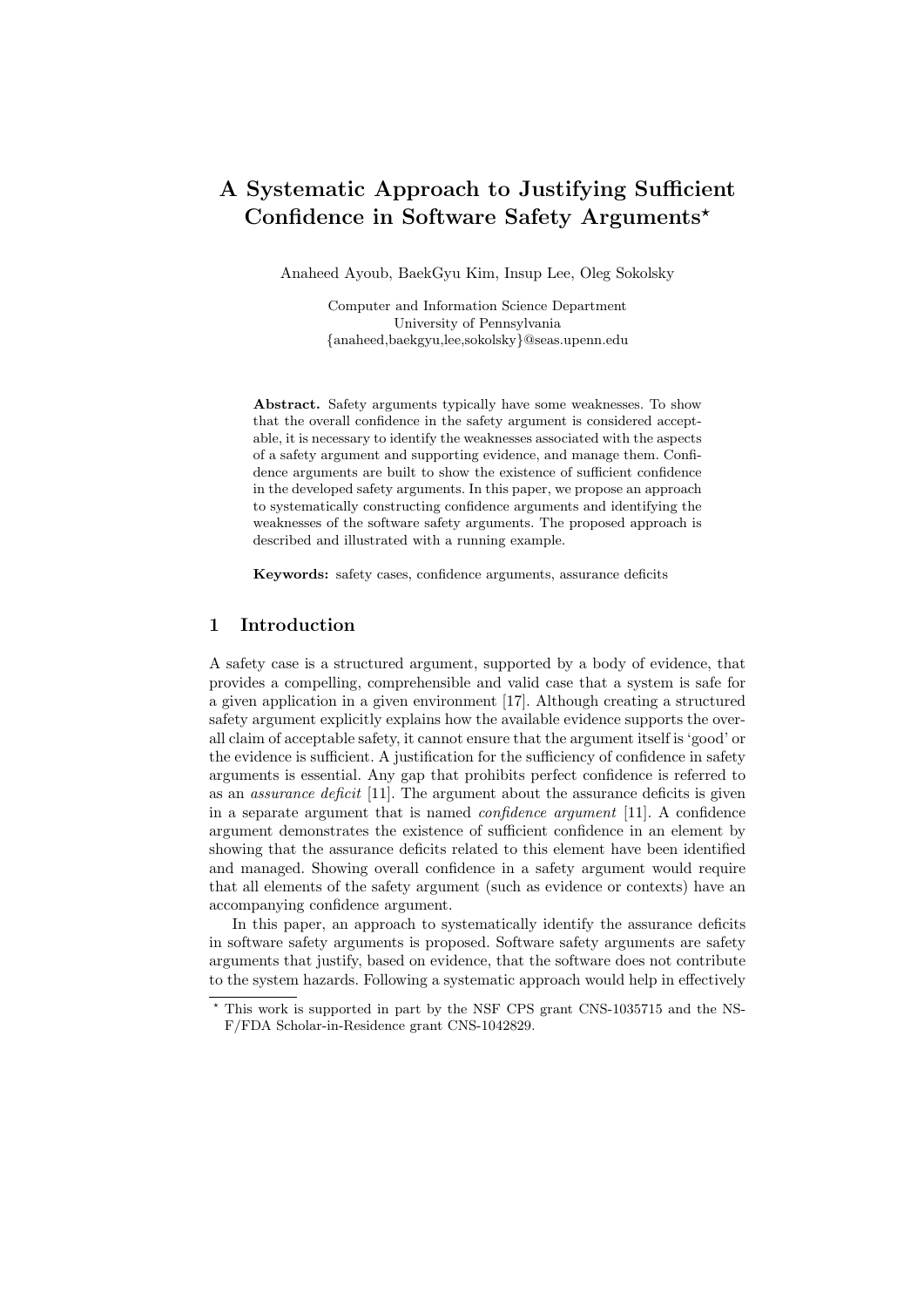identifying the assurance deficits. To show sufficient confidence in a specific element in a safety argument, a confidence argument developer first explores all concerns about the confidence in this element, and then makes claims that these concerns are addressed. If a claim cannot be supported by convincing evidence, then a deficit is identified and should be addressed. However, one cannot define a complete list for all concerns about all elements used in the safety arguments.

In this work, we are taking advantages of a commonality among elements used in software safety arguments. For example, tool qualification is one of the concerns for all tool-derived evidence [19]. Addressing a concern like this typically gives rise to several derived concerns. We collected common concerns for common elements used in software safety arguments. We call the set of derived concerns for a specific element characteristics of this element. We structured this collection of common concerns in what we called the common characteristics map. It is a map from a concern C from the characteristics set, to a set of derived concerns that need to be argued about to justify sufficient confidence in C. We also propose a common characteristic mechanism to construct confidence arguments and identify assurance deficits by instantiating the map to specific concerns. Any branch of the developed confidence argument not be supported by evidence indicates an assurance deficit that needs to be addressed.

The paper is organized as follows: Section 2 gives a brief background on safety cases. The related work is listed in Section 3. Section 4 explains the basic idea of the proposed approach. The common characteristics map is presented in Section 5. The common characteristics mechanism is described and illustrated with a running example in Section 6. The mechanism evaluation is given in Section 7. Finally, the paper is concluded in Section 8.

# 2 Safety Cases

The safety of safety-critical systems is of a great concern. Many such systems are reviewed and approved or certified by regulatory agencies. For example, medical devices sold in the United States are regulated by the U.S. Food and Drug Administration (FDA). Some of these medical devices, such as infusion pumps, cannot be commercially distributed before receiving an approval from the FDA [18]. Which means that manufacturers of such systems are expected not only to achieve safety but also to convince regulators that it has been achieved [20]. Recently, safety cases have become popular and acceptable ways for communicating ideas and information about the safety-critical systems among the system stakeholders. The manufactures submit safety cases (to present a clear, comprehensive and defensible argument supported by evidence) to the regulators to show that their products are acceptably safe to operate in the intended context [13]. There are different approaches to structure and present safety cases. The Goal Structuring Notation (GSN) [13] is one of the description techniques that have been proven to be useful for constructing safety cases. In this work, we use the GSN notation in presenting safety cases. There is often commonality among the structures of arguments used in safety cases. This commonality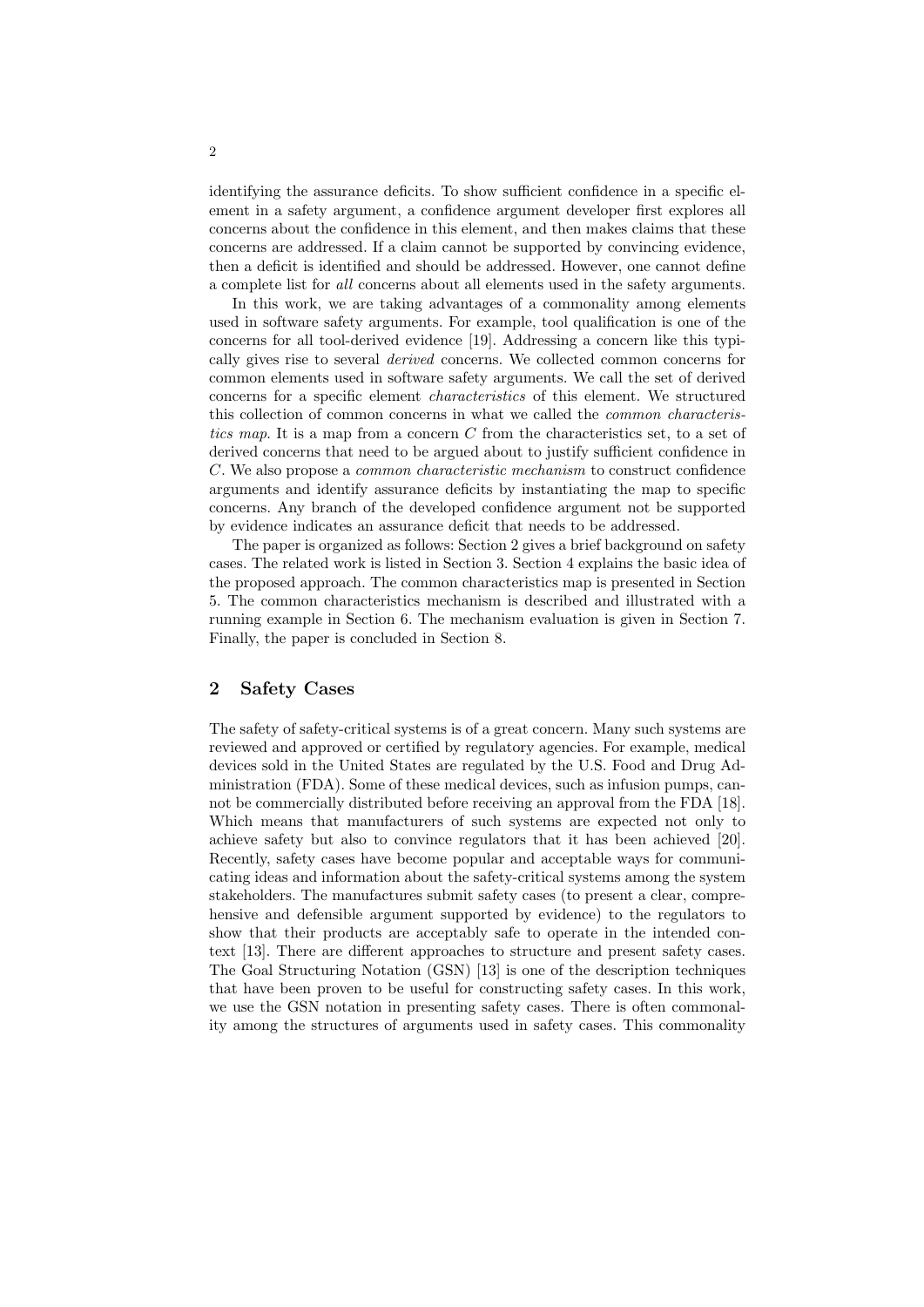motivates the definition for the concept of argument patterns [13], which is an approach to support the reuse of arguments among safety cases.

A new approach for creating clear safety cases was introduced in [11]. This new approach basically separates the major components of the safety cases into safety argument and confidence argument. A safety argument is limited to give arguments and evidence that directly target the system safety. For example, claiming why a specific hazard is sufficiently unlikely to occur and arguing this claim by testing results as evidence. A confidence argument is given separately to justify the sufficiency of confidence in this safety argument. Such as questioning about the confidence in the given testing results (e.g., is that testing exhaustive?). These two components are given explicitly and separately. They are interlinked so that justification for having sufficient confidence in individual aspects of the safety component is clear and readily available but not confused with the safety component itself. This separation reduces the size of the core safety argument. Consequently, this new structure is believed to facilitate the development and reviewing processes for safety cases.

# 3 Related Work

There exists a widely used method for systematically constructing safety arguments. This method is often referred to as the "Six-Step" method [12]. Although this method has been used successfully in constructing many safety arguments, it does not explicitly consider the confidence of the constructed safety arguments [10]. In [16, 19], lists of major factors that should be considered in determining the confidence in arguments are defined. Questions to be considered when determining the sufficiency of each factor are also given. We were inspired by this work and focused on one of these factors (i.e., the trustworthiness).

Argument patterns for confidence are given in [11]. Those patterns are defined based on identifying and managing the assurance deficits to show sufficient confidence in the safety argument. It is necessary to identify the assurance deficits as completely as practicable. However, it is not quite clear how to do that. This motivates us to take a step back to reasonably identify the assurance deficits. Then the list of the recognized assurance deficits can be used in instantiating the confidence pattern given in [11]. The constructed confidence arguments can be used in the appraisal process for assurance arguments (e.g., [6, 14]).

There are attempts to quantitatively measure confidence in safety cases such as [5, 7]. We believe that qualitative reasoning about the confidence existence is more consistent with the inherited subjectivity in safety cases.

# 4 Proposed Approach

The best practice for supporting the top-claim of safety arguments (i.e., the system is acceptably safe) is to show that the identified system hazards are adequately mitigated. We refer to this type of argument as a *contrapositive* argument, since it refutes attempts to show that the system is unsafe. To build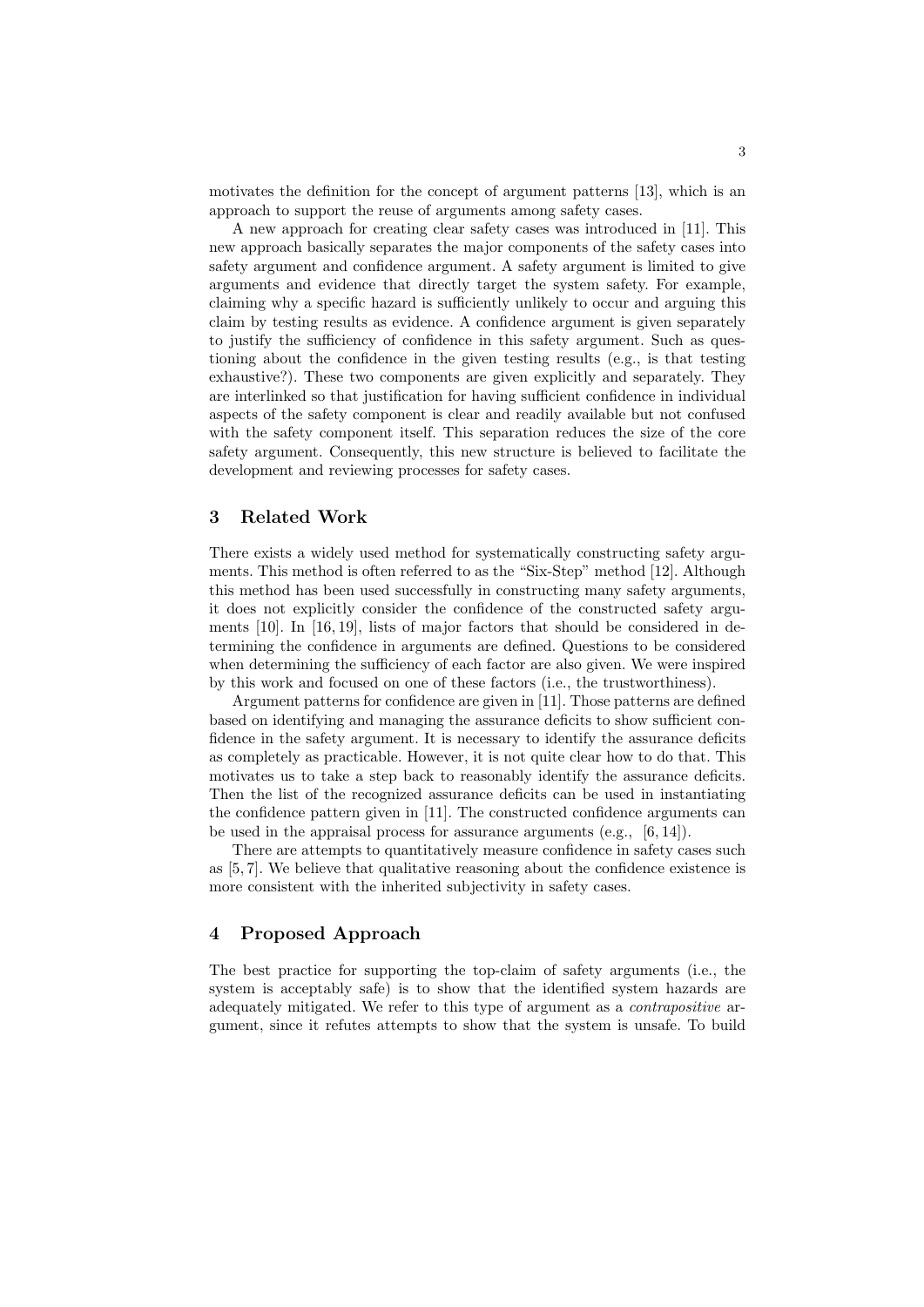this argument, one should first determine what could go wrong with this system (i.e., identify the system hazards). Similarly, the top claim for a confidence argument is usually that sufficient confidence exists in an element  $E$  of the safety argument. Such a claim can be supported by a contrapositive argument showing that the identified assurance deficits associated with  $E$  are adequately mitigated [11]. Extending the analogy, one should first determine the uncertainties associated with the element (i.e., identify the assurance deficits). Following systematic approaches helps in effectively identifying system hazards [1]. We believe that following a systematic approach would also help in effectively identifying assurance deficits.

The proposed systematic approach to identifying the assurance deficits results in the construction of *positive confidence arguments*. A positive argument is a direct argument that relies on the properties of the actions taken in the development (e.g., a well-established development process has been followed, a trusted tool has been used, etc.). This distinguishes our confidence arguments from the contrapositive ones discussed above. We stress that the intent of our work is not to replace contrapositive arguments, but to aid in the identification of deficits that can then be argued over using a contrapositive argument. However, note that if no deficits are identified through the construction of a positive argument, the resulting argument can be used as the requisite confidence argument.

We propose a common characteristics map to provide guidelines for systematic construction for positive confidence arguments. Using the map, claims in the positive confidence arguments can be decomposed until every goal is supported by positive sufficient evidence. If all branches in the positive confidence arguments are supported by convinced evidence, that means all assurance deficits are mitigated. For each goal in the resulting confidence arguments that cannot be solved with sufficient evidence, an assurance deficit is identified and needs to be addressed. After identifying the assurance deficits in this way, the confidence pattern [11] can be instantiated to demonstrate that the recognized assurance deficits are managed.

# 5 The Common Characteristics Map

As given in [11], the overall confidence in a safety argument requires confidence arguments to be constructed for all context, all evidence and all inferences used in the safety argument. There are several factors that influence our confidence in system safety, such as appropriateness, independence, etc. In this paper, we concentrate on one of these factors, namely trustworthiness. Trustworthiness (i.e., the likelihood of freedom from errors) is a major factor that must be considered in determining the assurance of evidence and contexts. According to [11], trustworthiness is not a confidence factor for inferences. So the proposed work is used for context and evidence, but not inferences.

There are commonalities among contexts and evidences used within the software safety arguments. For example, software safety arguments are likely to cite tool-derived evidence. The tool qualification is one of the concerns for any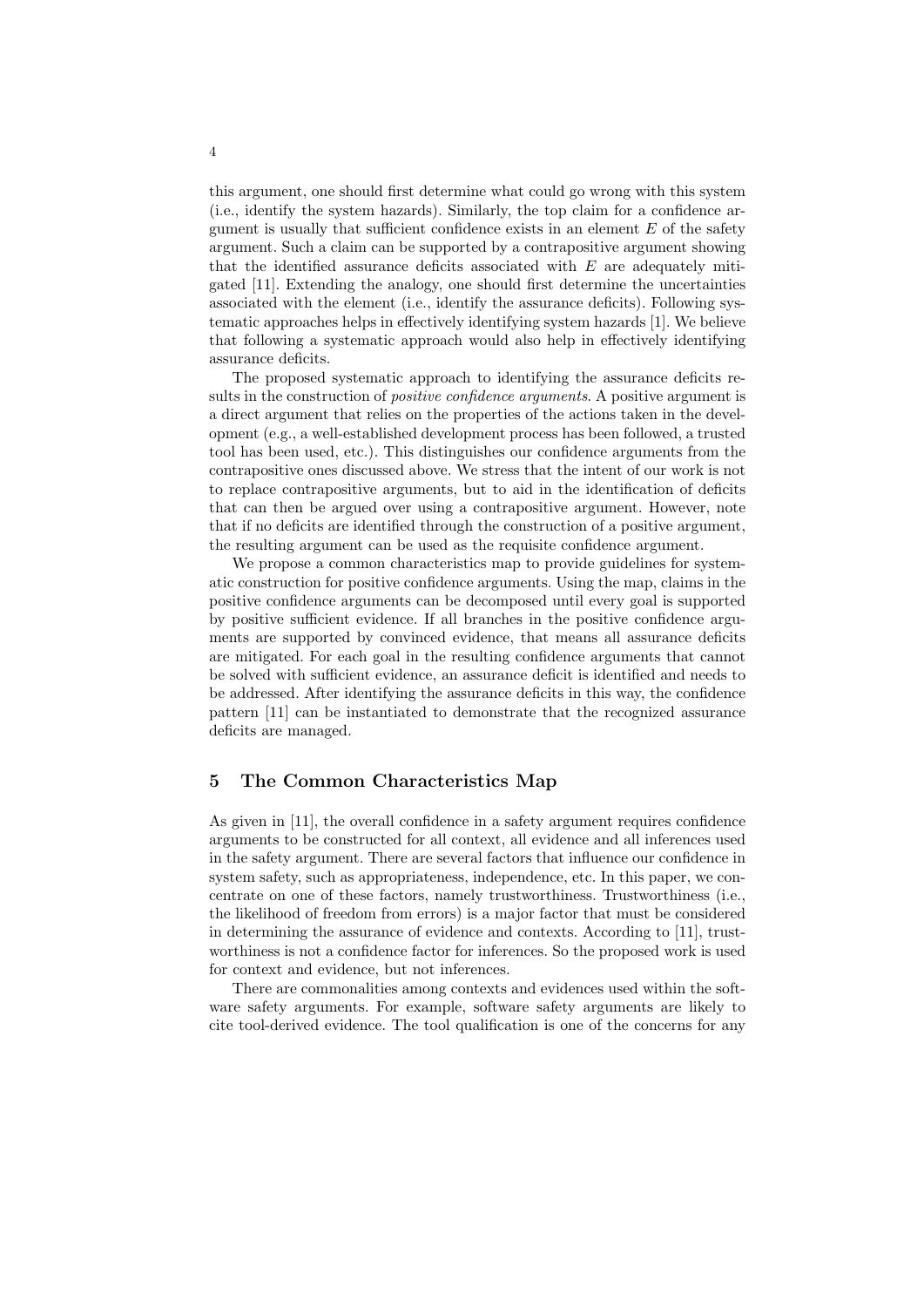tool-derived evidence. Our observation is that elements used in software safety arguments can be categorized based on their common concerns. The categories commonly used in software safety arguments are illustrated below:

- Created artifact: e.g., a system model, a fault tree
- $-$  *Provided artifact*: e.g., system requirements, results from technical literature
- $P_{\text{process results}}$ : e.g., the formal verification results, the testing results
- The use of a mechanism: e.g., a particular design or verification technique
- The use of a tool: e.g., a specific model-checking or code-generation tool

We note that this list is not complete, but identifies categories that cover a collection of the more common elements used in software safety arguments. To show that this list is reasonable, we collected the contexts and evidences used in the argument patterns given in  $[2, 3, 10, 13, 19]$  and found that each of these elements can be classified as one of the listed categories.

| Process results         | Formal verification results                                                   | Testing results |
|-------------------------|-------------------------------------------------------------------------------|-----------------|
| the used technique      | the used formal verification the used testing technique                       |                 |
|                         | technique                                                                     |                 |
| the used tool           | the used formal verification the used testing tool                            |                 |
|                         | tool                                                                          |                 |
|                         | expertise of the human expertise of the verification expertise of the tester  |                 |
| involved in the process | engineer                                                                      |                 |
|                         | correctness of the in-correctness of the system correctness of the test cases |                 |
| volved artifacts        | properties                                                                    |                 |
|                         | the relation among the the coverage of the system the test coverage           |                 |
| involved artifacts      | requirements                                                                  |                 |

Table 1. Concerns regarding the outcomes of formal verification and testing

Mapping the confidence concerns. Elements belonging to the same category have similar concerns about their trustworthiness, which need to be reasoned about in a confidence argument. Table 1 illustrates this similarity with an example that compares concerns regarding the outcomes of formal verification and testing, as examples of evidences cited by software safety arguments. The first column gives a generalization for the next two columns. For example, the used tool is a generalization that covers the used formal verification tool and the used testing tool. The formal verification results and the testing results can be categorized as process results as shown in the first row. We call this set of concerns characteristics of the category. Arguments over the characteristics of a category are to support sufficient confidence in the trustworthiness of elements that belong to this category. When we start addressing a particular concern  $C$  from the characteristics set, it may, in turn, give rise to a set of derived trustworthiness concerns, which correspond to the category exhibited by  $C$ . We illustrate the notions of concern, category of concerns, and characteristics of a category in Figure 1. For example, suppose we are addressing concern A1 that falls into the category A. Its derived concerns are B1 and C3, that fall into categories B and C, respectively. Moreover, every concern in A will have derived concerns in B and C. We then say that B and C are the characteristics of A. Several concrete examples of concerns and their categories are given below.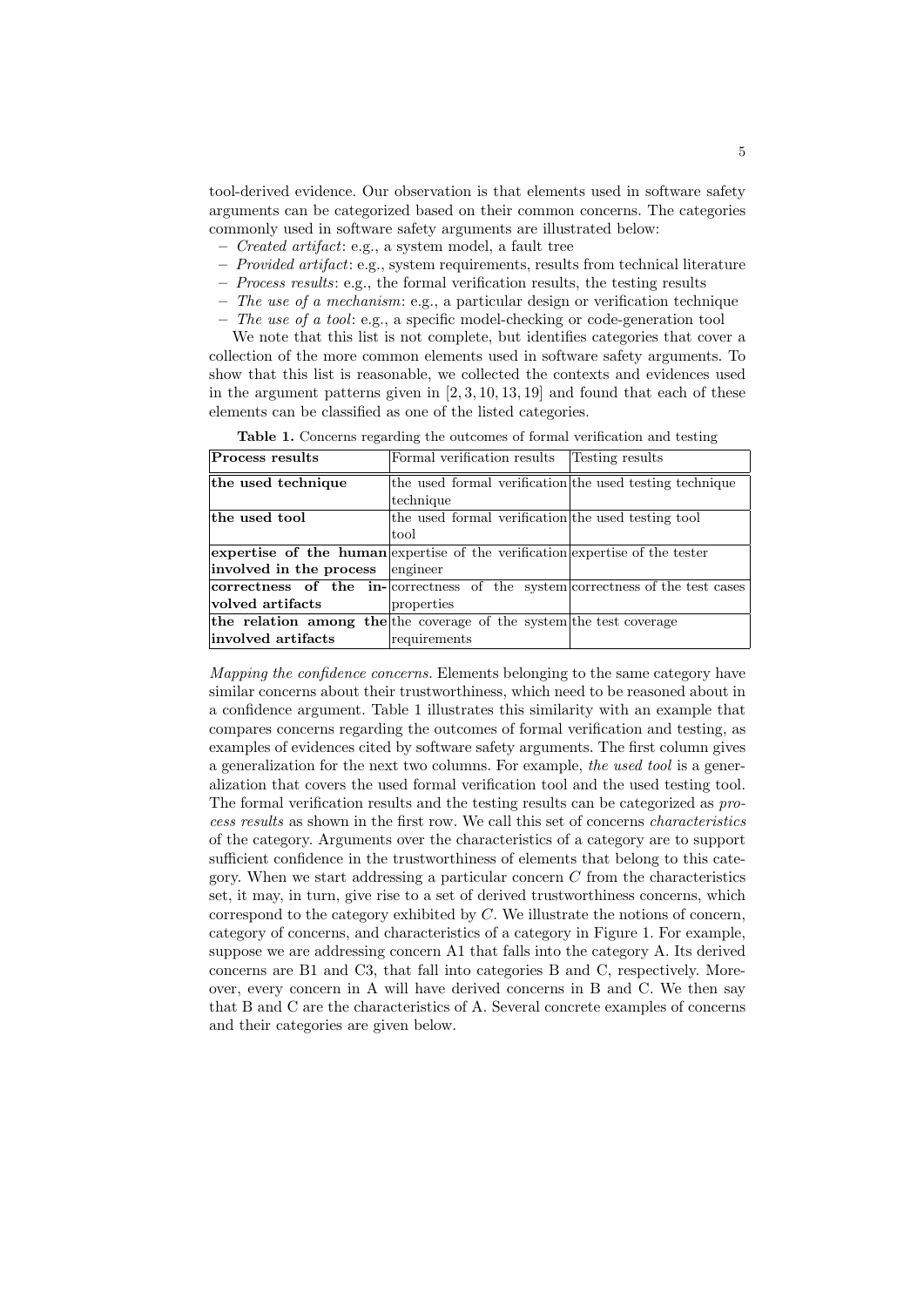This relationship between categories of concerns based on the notion of characteristics can be captured as a map. We constructed such a map, shown in Figure 3, that relates each category to its characteristics that need to be argued about in order to justify sufficient confidence in elements that belong to this category. Nodes in the map are categories, i.e., sets of concerns with similar characteristics, where each characteristic is a derived concern, as illustrated above. Solid arrows connect each node to the nodes that represent categories of its characteristics. To address a claim about the trustworthiness in a node, we need to argue over the trustworthiness in all nodes reached by solid arrows from this node. For example, to show that a *process result* is trustworthy, argument about trustworthiness in all aspects of this process should be given, which include the use of a tool on which the process is based, the artifacts used in the process, etc. In turn, to address the claim about the trustworthiness in the use of a tool, we need to argue about the trustworthiness in the tool itself (the tool category), the person who used this tool (the human factor category), etc.

To show that a created artifact is trustworthy, argument about trustworthiness in its creation process should be given [9]. In addition, we need to argue that the process of validating the artifact with respect to its requirements is trustworthy. For example, both the artifact creation process and validation results exhibit the characteristics of the *process results* category and, for each, we should explore the derived concerns of that category. The dotted arrows are used in the map to demonstrate that the connected two nodes have the same characteristics. Note that we could eliminate dotted arrows altogether by combining together the nodes connected by dotted arrows. However, we believe that keeping them separate makes the map easier to follow and helps in map instantiation, described in Section 6.

Evaluation. The proposed common characteristics map guides to what should be argued for the confidence in the trustworthiness. We say that the map is considered reasonable if the concerns collected in the map cover at least all known concerns. As mentioned in Section 3, some existing work suggests questions to be asked and things to be considered for the trustworthiness factor. We collected the concerns and questions given in [11, 16, 19], and made sure that all these concerns and questions are covered in the common characteristics map. For example, concerns listed in [16] for trustworthiness are covered by the common characteristics map as follows:

- Was the evidence gathered in accordance with any documented standard? This concern is covered by the category the use of a mechanism.
- Are the evidence-gathering personnel competent? Are they certified to an appropriate standard? Have they performed the tests before? These concerns are covered by the expertise of a person category.
- How valid are the assumptions and simplifications that were made? This concern is covered by applicability of the tool assumptions and limitations and applicability of the mechanism assumptions and limitations categories.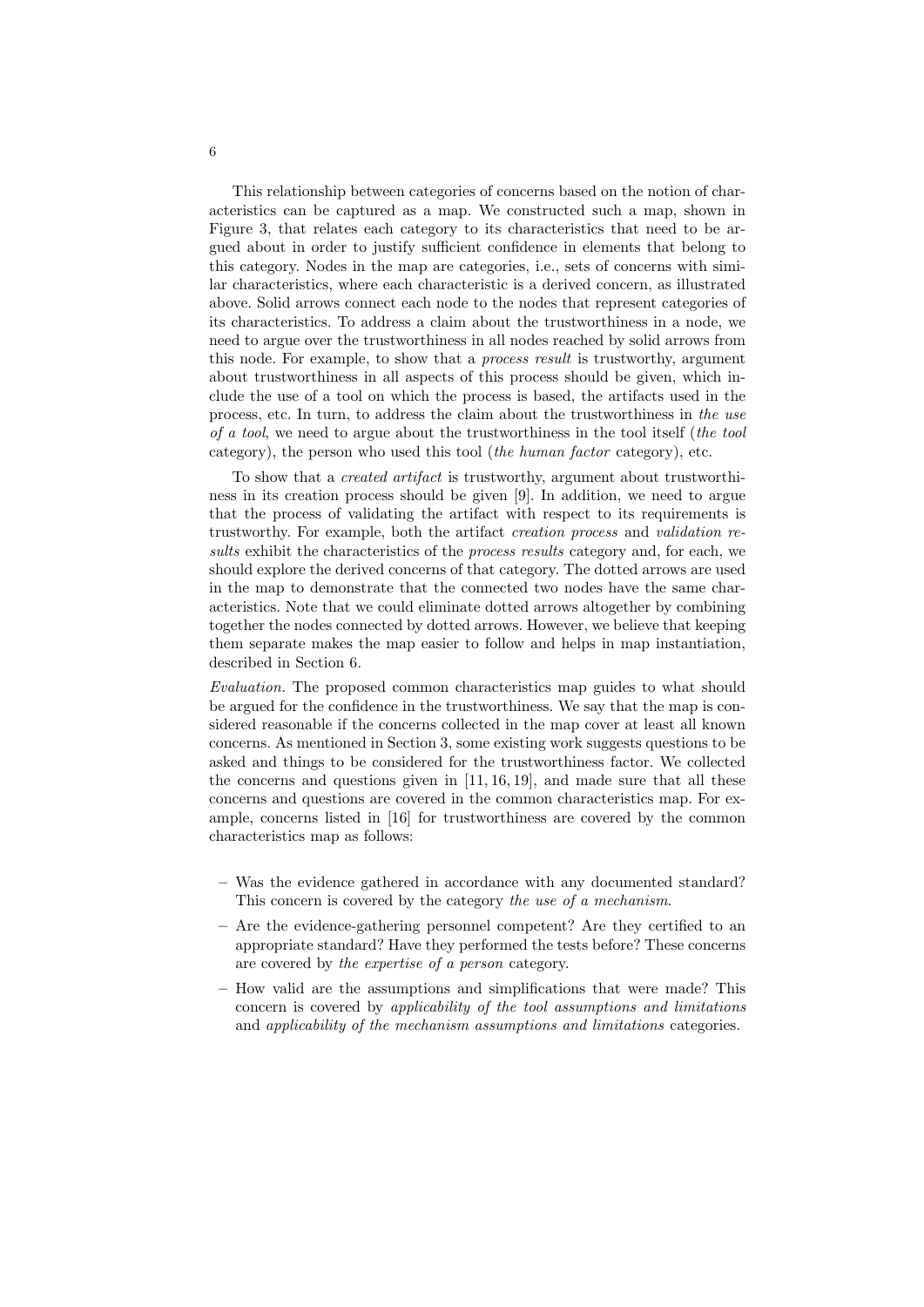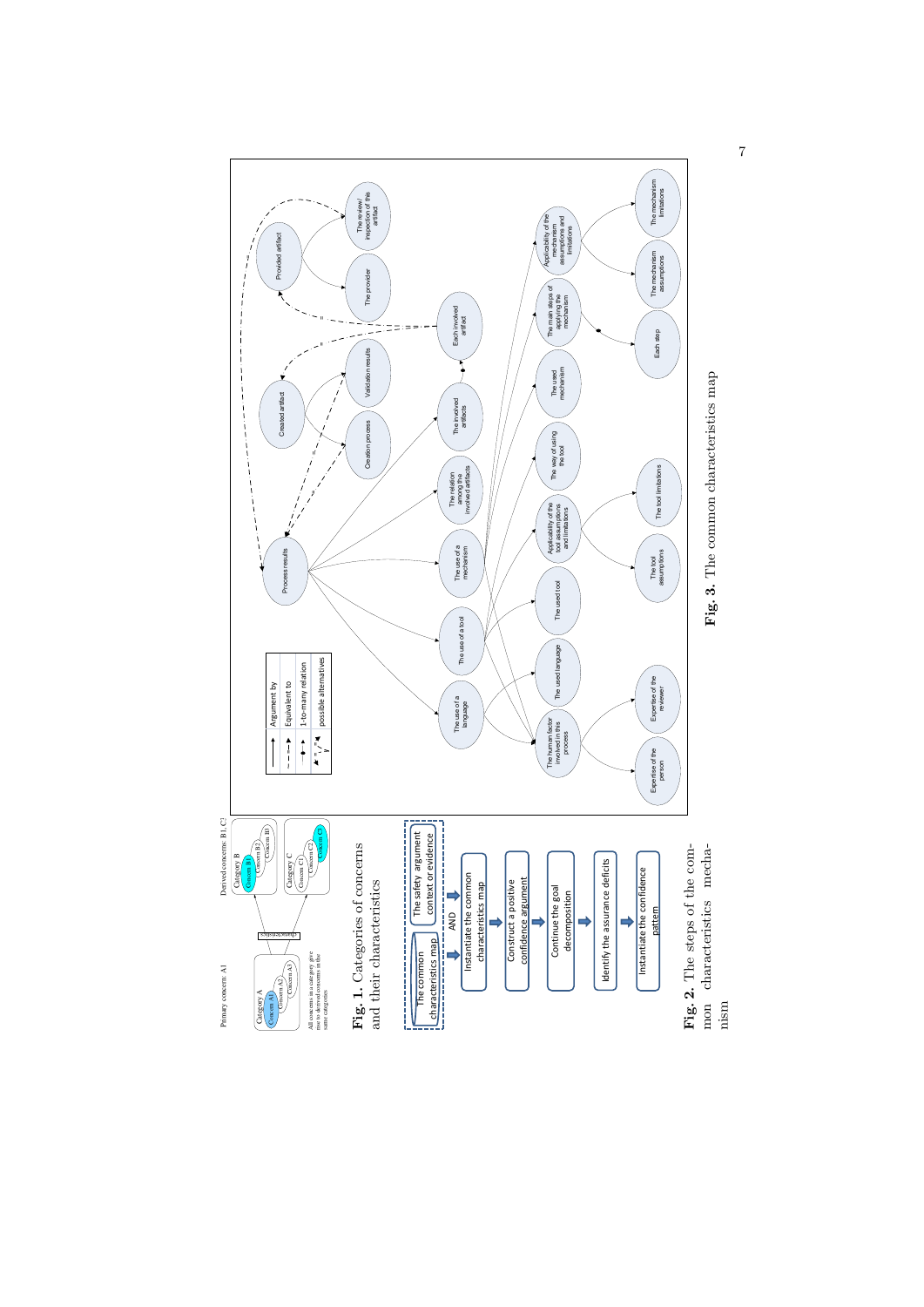#### 6 The Common Characteristics Mechanism

The proposed mechanism starts by creating positive confidence arguments with the help of the common characteristics map. The main steps of the common characteristics mechanism are shown in Figure 2. In this section, a description for each step is given and illustrated with a running example based on a recent case study. The case study involved constructing a safety case for the implementation of a Patient Controlled Analgesic (PCA) infusion pump. The PCA infusion pump is one of those medical devices that are subject to premarket approval requirements by the FDA [18]. We developed a PCA implementation by using the model-based approach based on the Generic PCA model [8] provided by the FDA. The details of our PCA development are given in [15]. Briefly, given the GPCA Simulink/Stateflow model provided by the FDA, a UPPAAL timed automata model [4] was constructed using a manual translation process. This GPCA timed automata model is then used to synthesize the software for our PCA implementation. In [3], we have presented part of the safety argument for the resulting implementation. One of the contexts that is referenced in the PCA safety argument is the GPCA timed automata model. The context of the GPCA timed automata model is used here as a running example.

As shown in Figure 2, to construct a confidence argument for a given element of the safety argument using the common characteristics map, we first instantiate the map starting from the node in the map that corresponds to the category of this element. For example, the map instance for the GPCA timed automata model is given in Figure 4. In our example, this model falls in the *created artifact* category. We then select the corresponding node from the map and instantiate it. That is, created artifact node in Figure 3 is instantiated as the GPCA timed automata model node in Figure 4. We then unroll the map following the solid edges, and instantiate the reachable nodes: the creation process and validation results. These two nodes are instantiated to the creation process for the GPCA timed automata model and validation results nodes, respectively, in Figure 4 in the second layer. The characteristics of these nodes are the same as for the process results category and, in the third layer in Figure 4, we instantiate those nodes as well, and continue the instantiation process iteratively.

In the second step, we construct a positive confidence argument from the instantiated map (e.g., Figure 4). Start from the root node (e.g., the GPCA timed automata model node in Figure 4). Create the top-level goal claiming sufficient confidence in the trustworthiness of this element (e.g., goal G:Trustworthiness in Figure 5). For each node reached from the root node (i.e., layer 2 nodes in Figure 4), we create a strategy to decompose the top-level goal (e.g., strategies S:Trustworthy and S:Validation in Figure 5). Each node in layer 3 creates a goal in the confidence argument, and so on.

We see that the element of the confidence argument created for a node in the instantiated map depends on its layer. That is, we create goal elements for nodes in odd layers and strategy elements for nodes in even layers in the map instance. Actually the same map node can sometimes appear in even layer and sometimes appear in odd layer. For example, *process results* node is in layer 1,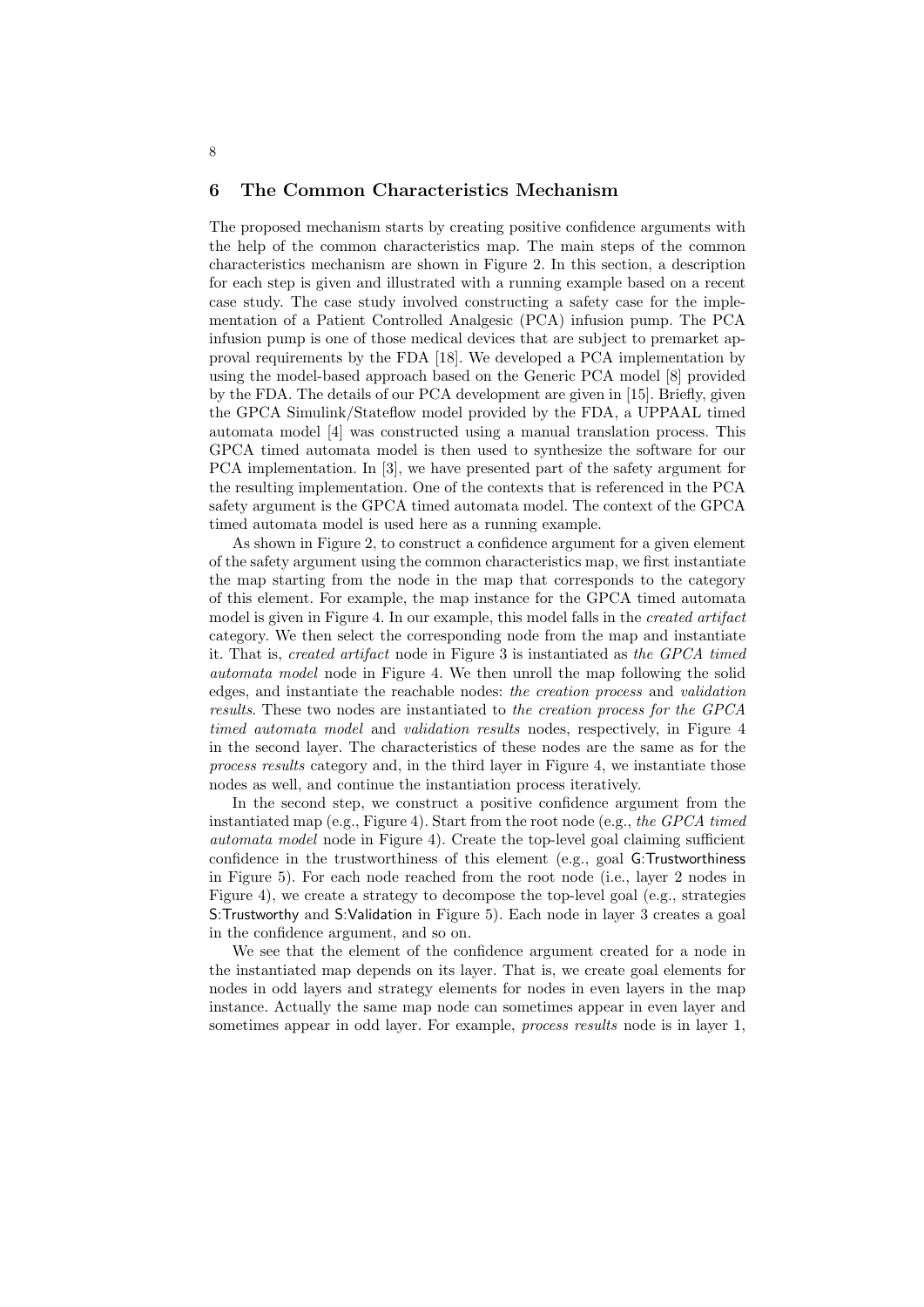

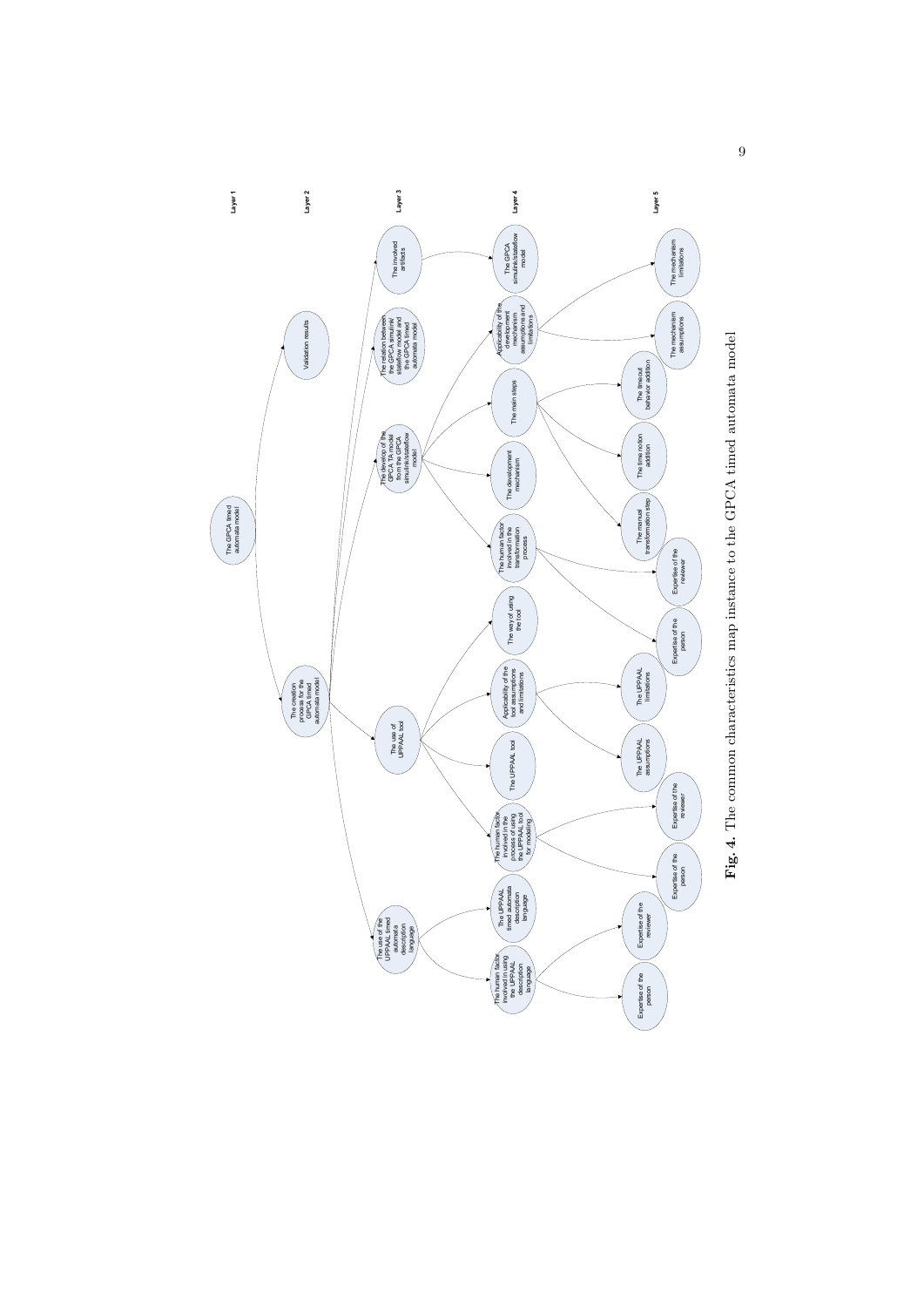but if it is driven from created artifact then it will be in layer 2. In the first case, a goal will be created for it claiming the existence of sufficient confidence in the trustworthiness of the process results. In the second case, a strategy will be created with an argument by the process (e.g., argument by validation). Solid shapes and arrows in Figure 5 show part of the developed positive confidence argument for the GPCA timed automata model.



Fig. 5. Part of the positive confidence argument for the GPCA timed automata model

The decomposition for the confidence argument nodes continues until every claim is supported with evidence. The dotted shapes and arrows in Figure 5 show the elements that require further decomposition. Decomposition for G:Relation is required to support the claim about the trustworthiness in the relation between the GPCA Simulink/Stateflow model and the GPCA timed automata model. As the GPCA Simulink/Stateflow model was transformed into the GPCA timed automata model, then this decomposition is given by two strategies S:Transformation and S:SemanticDiffs. Any claim in the confidence argument that cannot be supported by evidence identifies an assurance deficit. For example, although we transformed the GPCA simulink/stateflow model into an equivalent GPCA timed automata model, we do not have evidence to show this equivalence at the semantic level. So the claim at G:SemanticDiffs is not supported and so an assurance deficit is identified here.

For the identified assurance deficits, a contrapositive argument about their mitigations needs to be constructed using the confidence pattern defined in [11]. In our case, exhaustive conformance testing between the GPCA Simulink/Stateflow model and the GPCA timed automata model may be a reasonable mitigation. We also have to instantiate the confidence argument for the trustworthiness of conformance testing from the common characteristics map.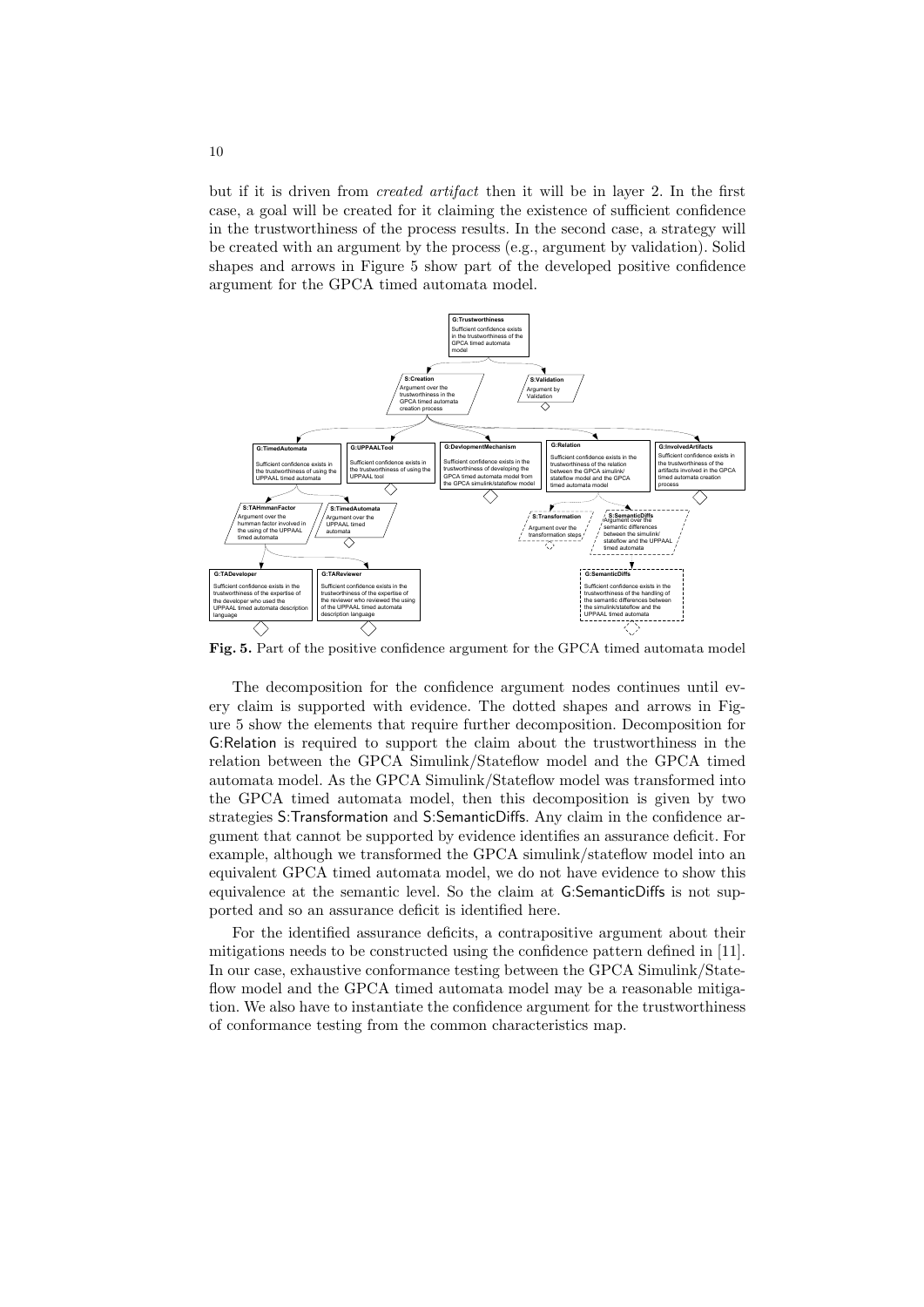#### 7 Discussion

Observations. The proposed common characteristics map is not complete and so it should not be used blindly. The generated confidence arguments may require additional elements. In particular, generated goals and strategies may need contexts, assumptions, and/or justifications. For example, a justification node, stating that the GPCA timed automata model was developed from the GPCA Simulink/Stateflow model using a careful transformation process [15], should be connected to goal G:DevelopmentMechanism in Figure 5. Note that if any context or assumption is added then argument about sufficient confidence in it should be also considered.

Nodes in the map instance cannot be omitted at will during the confidence argument construction. Otherwise, confidence in the trustworthiness of the element under concern is questionable and that identifies a potential assurance deficit. For example, if tool assumptions are not known, the tool assumptions node indicates a weakness that should be addressed. However, not every possible derived concern has to be present. If we decide to omit a branch in the instantiation, we have to supply appropriate justification.

Limitations. The common characteristics map presented in this paper covers only the trustworthiness factor. However, similar maps can be constructed for other factors such as appropriateness. To do this, we need to identity categories of appropriateness concerns and their characteristics. We leave this as our future work. The common characteristics mechanism is not an automatic approach, i.e., it needs human interactions and decisions (e.g., what nodes can be ignored with justification and what parts should be added as mentioned above).

While the structure of the argument is directly derived from the map instance, the created goals and strategies still need to be formulated correctly. For example, goal G:TADeveloper in Figure 5 is derived from the node *expertise of* the person in Figure 4. The statement of the goal in G:TADeveloper is formed as a proposition following the rules given in [12].

#### 8 Conclusions

It is important to identify the assurance deficits and manage them to show sufficient confidence in the safety argument. In this paper, we propose an approach to systematically construct confidence arguments and identify the assurance deficits in software safety arguments. Although the proposed mechanism does not guarantee to identify all assurance deficits, it helps to identify deficits that may have been overlooked otherwise. Similarly, following systematic hazard identification mechanisms does not guarantee that all hazards are identified.

The paper focuses on constructing positive confidence arguments with the help of a proposed map. However, the map can also be used in the reviewing process to help regulators identify gaps in submitted confidence arguments.

Our preliminary experience of applying the proposed approach has revealed that the common characteristics mechanism yields the expected benefits in exploring important uncovered assurance deficits in software safety arguments.